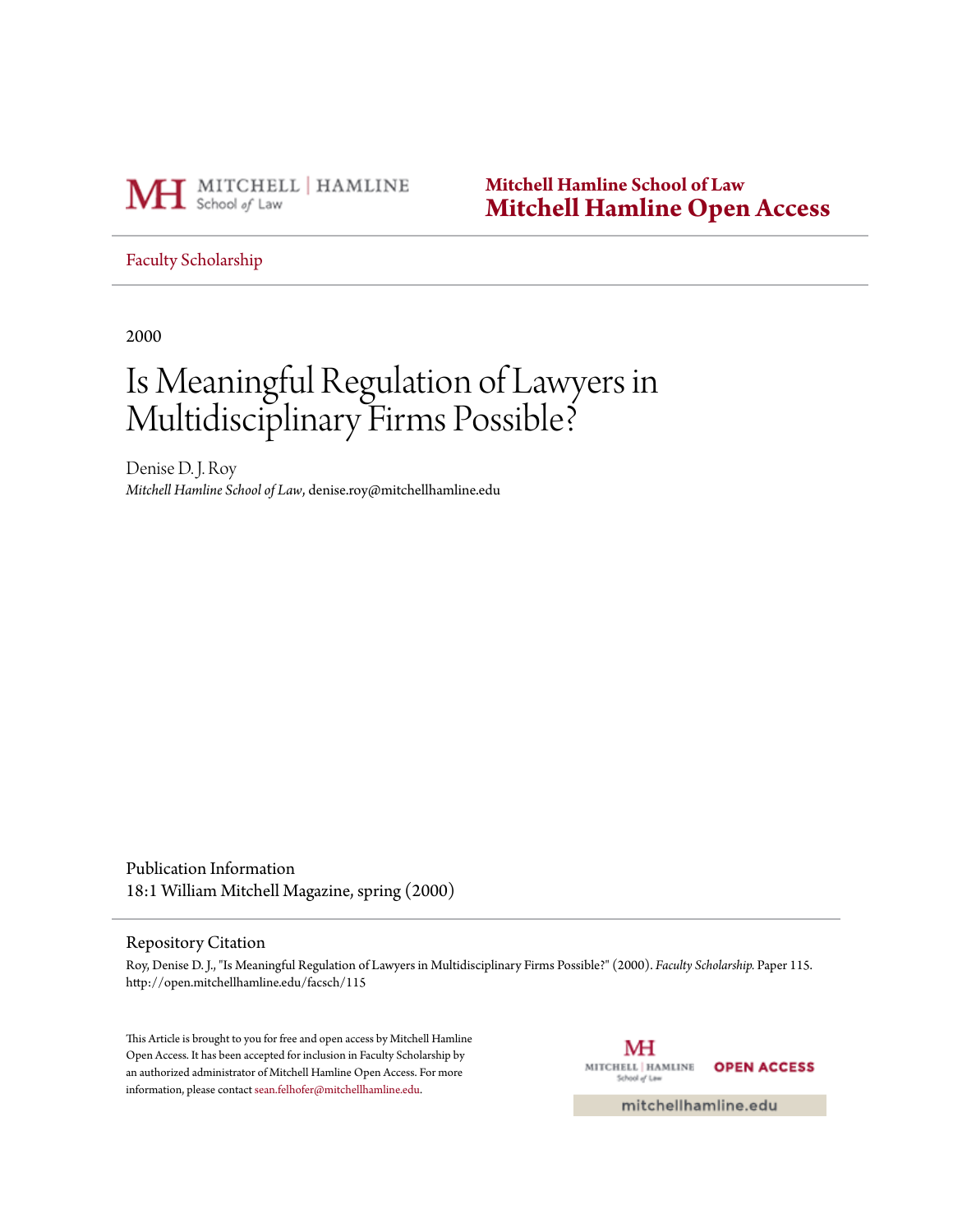## Is Meaningful Regulation of Lawyers in Multidisciplinary Firms Possible?

#### **Abstract**

If the legal profession embraces multidisciplinary practice (MDP) and allows fee-sharing with nonlawyers, there is a risk that its values, independence, and professionalism will fall prey to market pressures and control by outsiders. On the other hand, rejecting MDP means risking losing business to the multidisciplinary firms already established. The question is whether there is a compromise that provides meaningful regulation of lawyers practicing in multidisciplinary firms.

#### **Keywords**

multidisciplinary practice, fee sharing, legal ethics, regulation of attorneys

#### **Disciplines**

Legal Ethics and Professional Responsibility | Legal History